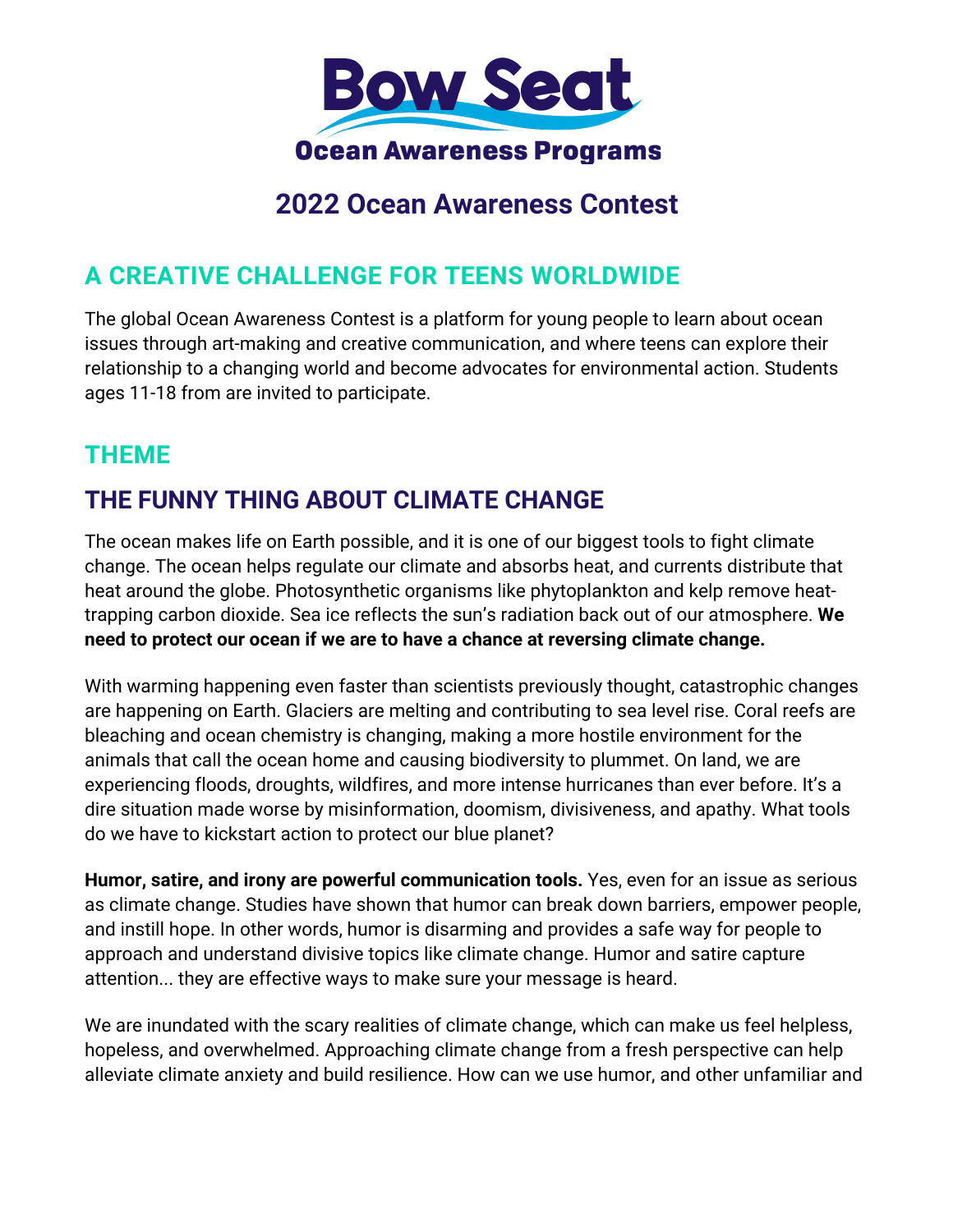unexpected approaches, to discuss something as serious as climate change without minimizing or undermining it?

#### **Submit online at: bowseat.org/contest**

## **THE FUNNY THING ABOUT CLIMATE CHANGE Prompt**

**Use humor, positivity, irony, or other unconventional approaches that are not typically used in environmental communication to address the climate crisis. Think outside the tackle-box, beyond clichés, to create something that makes the topic of climate change and our oceans more approachable and accessible.**

This prompt is meant to inspire and guide you. Please feel free to expand on it—do not feel limited. Explore our Resource Studio for inspiration, and start creating!

*Note: we know humor often breaks social norms and defies our expectations. We welcome you to push those boundaries, but please make sure that your piece is suitable for audiences of all ages. Racism, sexism, and homophobia will not be tolerated, and submissions that present any prejudices will be immediately disqualified from the Contest.*

#### **Submissions accepted in:**

- Visual Art
- Creative Writing
- Film
- Interactive & Multimedia
- Performing Arts: Music & Dance
- Poetry & Spoken Word

## **WHO MAY ENTER**

Students from around the world are invited to participate in the Ocean Awareness Contest. Enter the division based on your age at the time of entry:

- **Junior Division:** Age 11-14
- **Senior Division:** Age 15-18

Students can participate as an individual or as a club, class, or group of any size.

All students must provide the contact information for an adult sponsor (teacher, parent, mentor, etc.).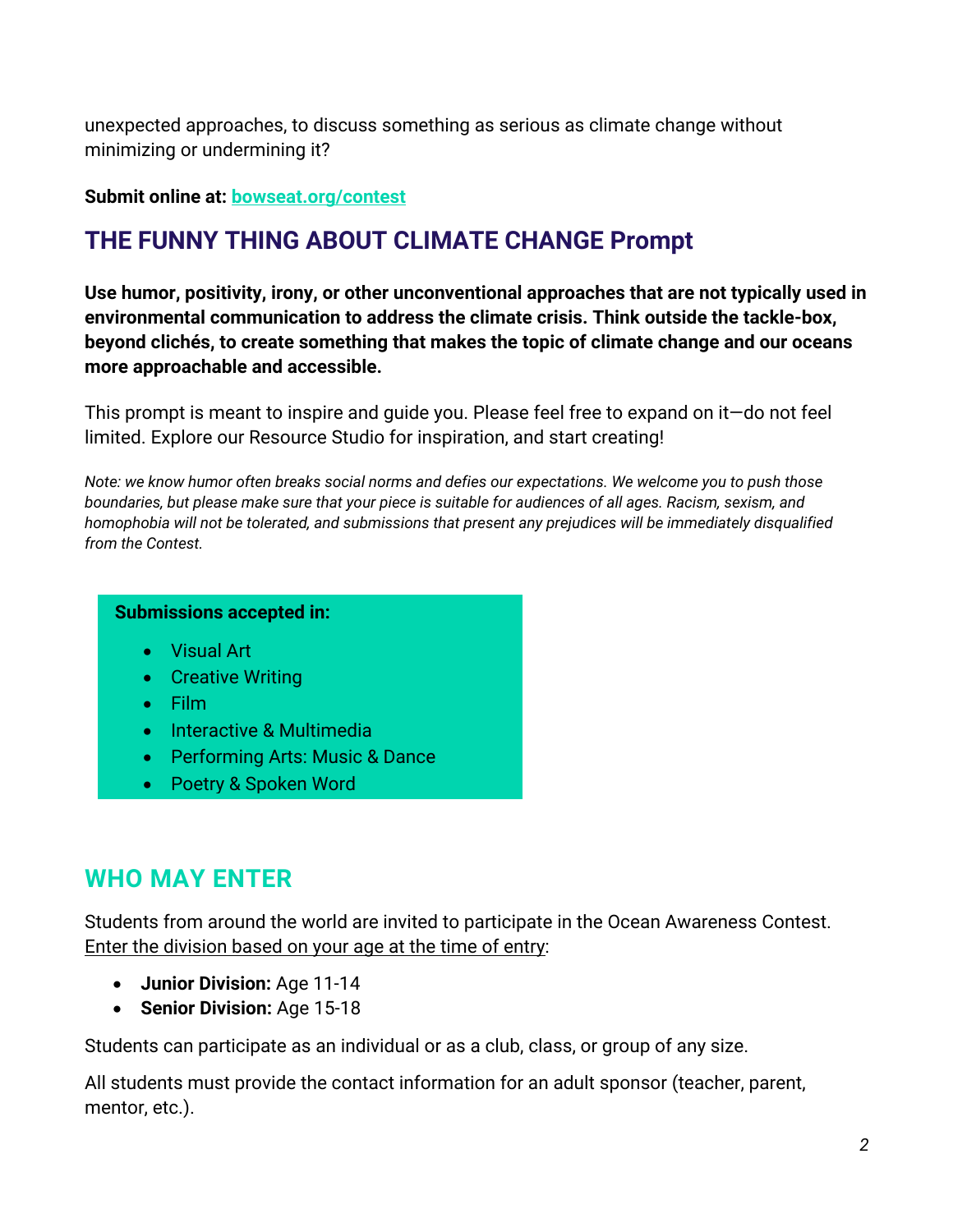# **WHY PARTICIPATE?**

- **Gain knowledge** about climate change and its impact on the ocean. Dive into Bow Seat's Resource Studio to learn more about the issues; find artists and advocates taking innovative approaches to fight for our blue planet; and discover ways that you can get involved in protecting our futures.
- **Grow your skills** in communication, critical thinking, creativity, and environmental advocacy. Use your artwork to inspire climate action.
- **Build your portfolio** and make art in your preferred medium, or practice a new one! Add to your resume with a participation certificate.
- **Showcase your talents worldwide**. Through art exhibitions, publications, social media campaigns, and scholarships, Bow Seat uplifts diverse youth voices to advance dialogue and participation in ocean conservation and advocacy.
- **Join Bow Seat's global community** of 24,000+ young people who care about the ocean, environmental justice, and climate action. Be inspired by the work of other young creators around the world.
- **Be eligible for special opportunities**, like the Future Blue Youth Council, a diverse group of young people working together to advance Bow Seat's mission and to empower fellow peers to advocate for the environment.
- **Earn cash awards** of up to \$1,500!

#### **Creativity is Power**

You play an important role in shaping the future world. Your creative voice has the ability to: expose what is happening to our oceans; question the societal norms that have brought us to this point; reflect and reshape what it means to be a human in the 21st century; discover and advocate for solutions; and persuade others to take action.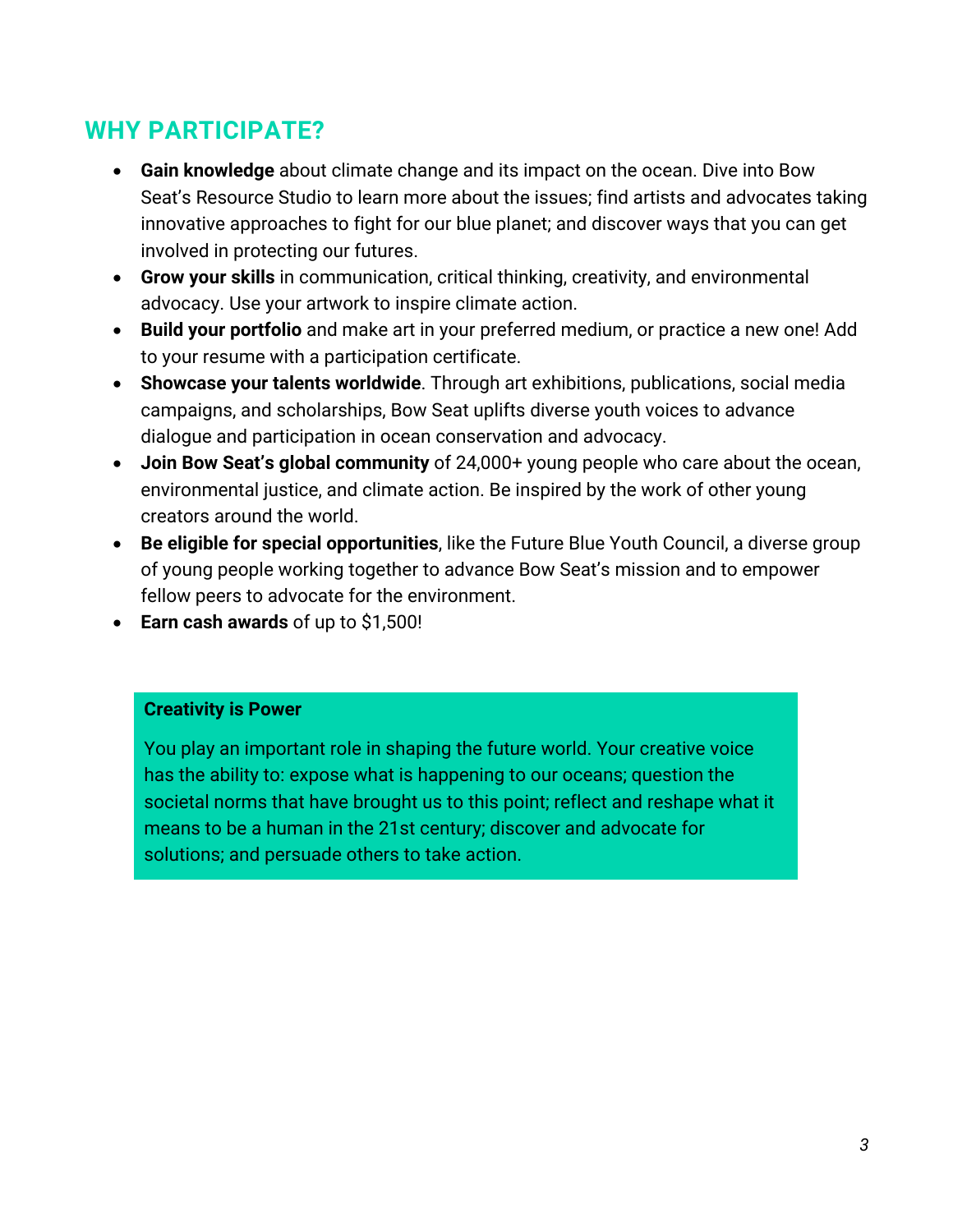## **AWARDS**

Awards will be given in each of the categories at both the Junior and Senior divisions:

|                          | <b>Junior Division</b> | <b>Senior Division</b> |
|--------------------------|------------------------|------------------------|
| <b>Gold Award</b>        | \$1,000                | \$1,500                |
| <b>Silver Award</b>      | \$750                  | \$1,000                |
| <b>Bronze Award</b>      | \$250                  | \$500                  |
| <b>Honorable Mention</b> | \$50                   | \$100                  |

## **SPECIAL AWARDS OFFERED IN 2022**

Visit **bowseat.org/contest** for more information.

### **We All Rise Prize (Black, Indigenous, and Latina/o/e students only)**

As part of Bow Seat's long-term effort to engage more youth of color in environmental advocacy—particularly those who have been the most affected but historically underrepresented in ocean conservation efforts—we sponsor the We All Rise Prize. **Ten \$750 awards in both the Junior Division (ages 11-14) and Senior Division (ages 15-18)**—a total of 20 awards—will be offered to students in the U.S. who identify as Black, Indigenous, or Latina/o/e in the 2022 Ocean Awareness Contest, and whose entries demonstrate notable artistic achievement in their chosen category. Cash awards are not restricted and can be used for tuition, art supplies, or personal expenses. Select winning artwork will also be featured in promotional materials for the following year's We All Rise Prize.

### **Voice of the Sea Award (Spoken Word submissions only)**

**In partnership with poet/activist/educator Tayllor Johnson.** As the Ocean Awareness Contest has grown over the years, young artists have continued to push the boundaries of our categories in ways that have intrigued and moved us. The Voice of the Sea Award was inspired by receiving a growing number of spoken word poems—pieces that truly came alive through performance. To celebrate this powerful mode of expression, Bow Seat recognizes two spoken word poetry submissions with Voice of the Sea Awards at the Gold-level in each age division: **one \$1,000 award for a Junior submission, and one \$1,500 award for a Senior submission**. Entries must follow the requirements for submitting in the Poetry & Spoken Word category.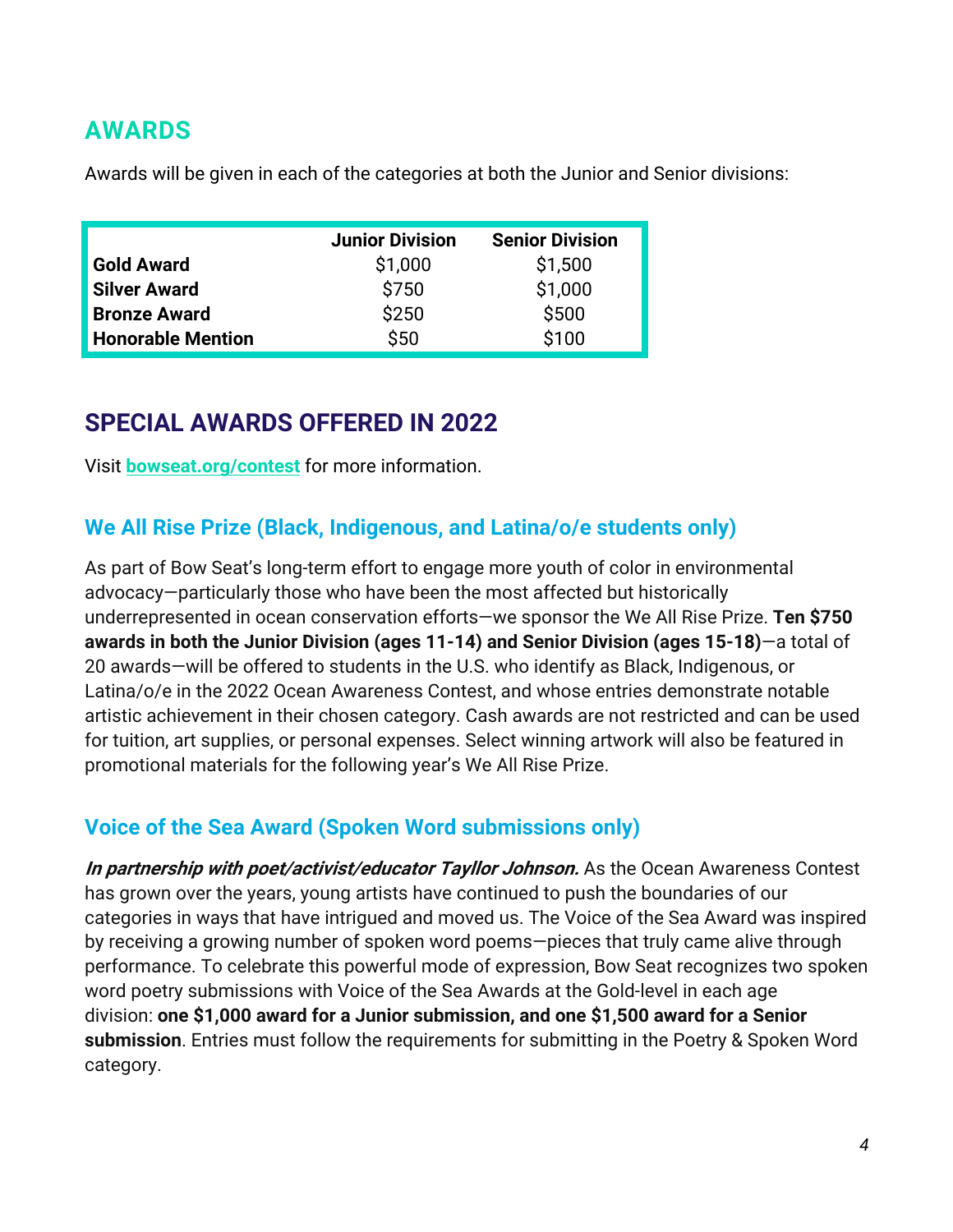### **Bay State Award (Massachusetts students only)**

All students who reside in Massachusetts will be automatically considered for the Bay State Award, a special recognition to celebrate the creative young artists, thinkers, and activists in our home state. From the Housatonic River to the Quabbin Reservoir to the Atlantic Ocean, water connects us all and plays a wicked important role in the Commonwealth's economy, culture, and health of our human and non-human residents. Up to 3 winners in each age division will each receive a \$250 cash scholarship.

### **Hometown Award (Boston students only)**

This award recognizes talented students in Bow Seat's hometown of Boston, Massachusetts. Eligible participants must demonstrate financial need. Up to 3 winners in each age division will each receive a \$250 cash scholarship.

### **South Coast, Cape & Island Award (Southeastern Massachusetts students only)**

Thanks to the generosity of the Island Foundation—which is committed to the conservation of marine and coastal resources in southeastern Massachusetts—we will be offering two \$250 cash awards in each age division to Ocean Awareness Contest participants who reside on the South Coast of Massachusetts, Cape Cod, Martha's Vineyard, or Nantucket.

#### **Publishing, Exhibitions, and Special Opportunities**

As a winner, you may have a special opportunity to showcase your talents worldwide while raising awareness of ocean issues to a broader community. Bow Seat organizes art exhibitions, pop-up art shows, and social media campaigns; curates anthologies of art and poetry; and finds opportunities to publish student writing. As part of Bow Seat's student collection, your creative piece will help to educate and inspire audiences to take action!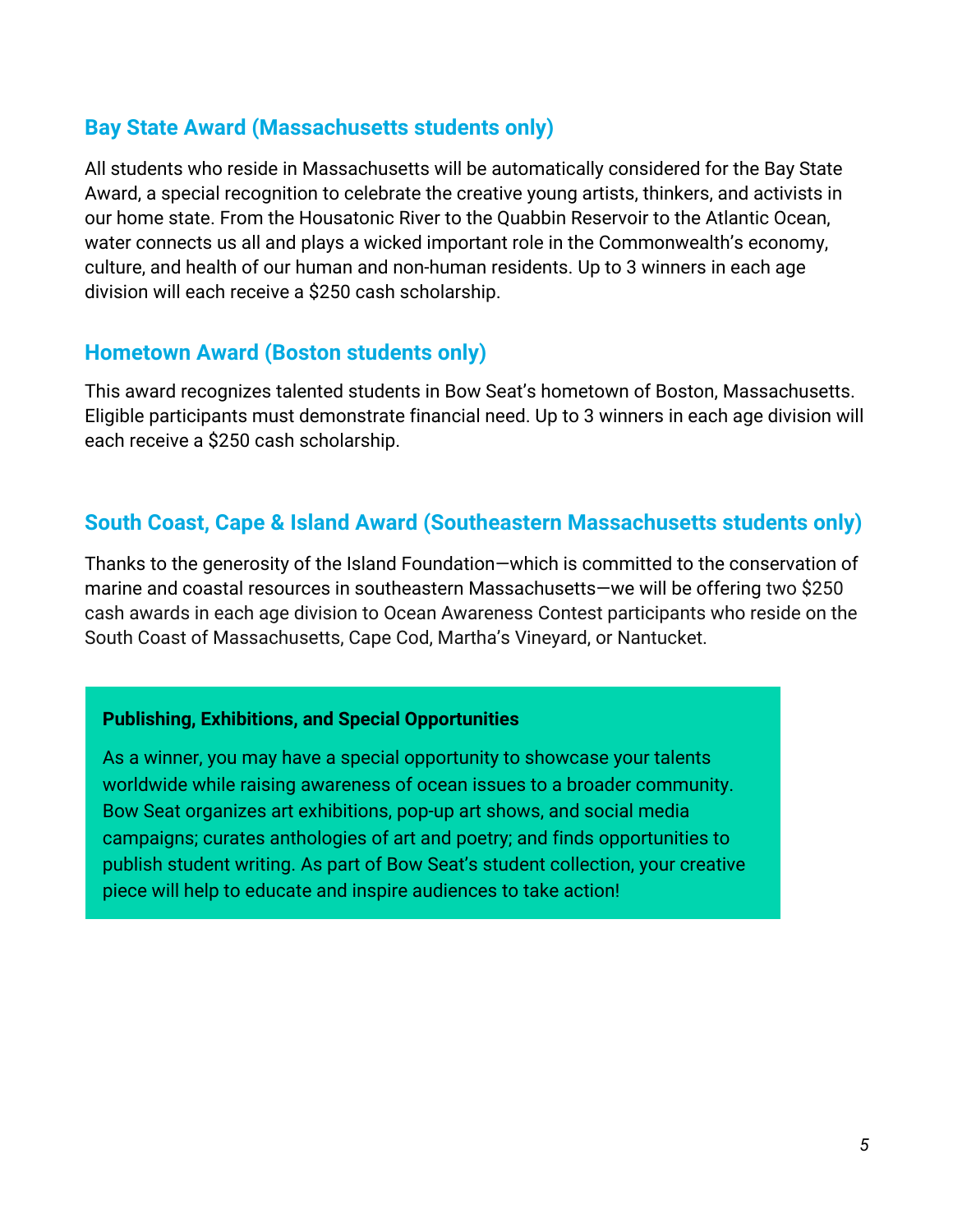## **HOW TO ENTER**

## **Step 1: Review & Research**

### **Review the Theme & Prompts**

The Ocean Awareness Contest theme changes every year. Be sure to review the description of the 2022 theme, THE FUNNY THING ABOUT CLIMATE CHANGE, before starting your piece. Submissions are judged based on how well they address the annual theme. Your submission should respond to the prompt listed on Page 2.

### **Read the Rules**

This is an international contest open to students ages 11-18. Make sure you read all of the Contest rules, submission requirements, and other details before you get started.

### **Do Your Research & Get Inspired**

We have many resources on our website to help you get started on your submission. Explore Bow Seat's Resource Studio—a unique, curated space that includes inspirational artwork, journalistic media, primary literature, interactive quizzes, videos, and more—to learn about climate change and its impact on the ocean; find artists and organizations taking action for our blue planet; and discover how you can get involved in protecting our most vital resource. Visit **bowseat.org/resources**.

#### **Contest Deadline**

The 2022 Ocean Awareness Contest deadline is Monday, June 13, 2022, at 11:59 PM Eastern Time (ET). Visit **bowseat.org/participate** to submit online.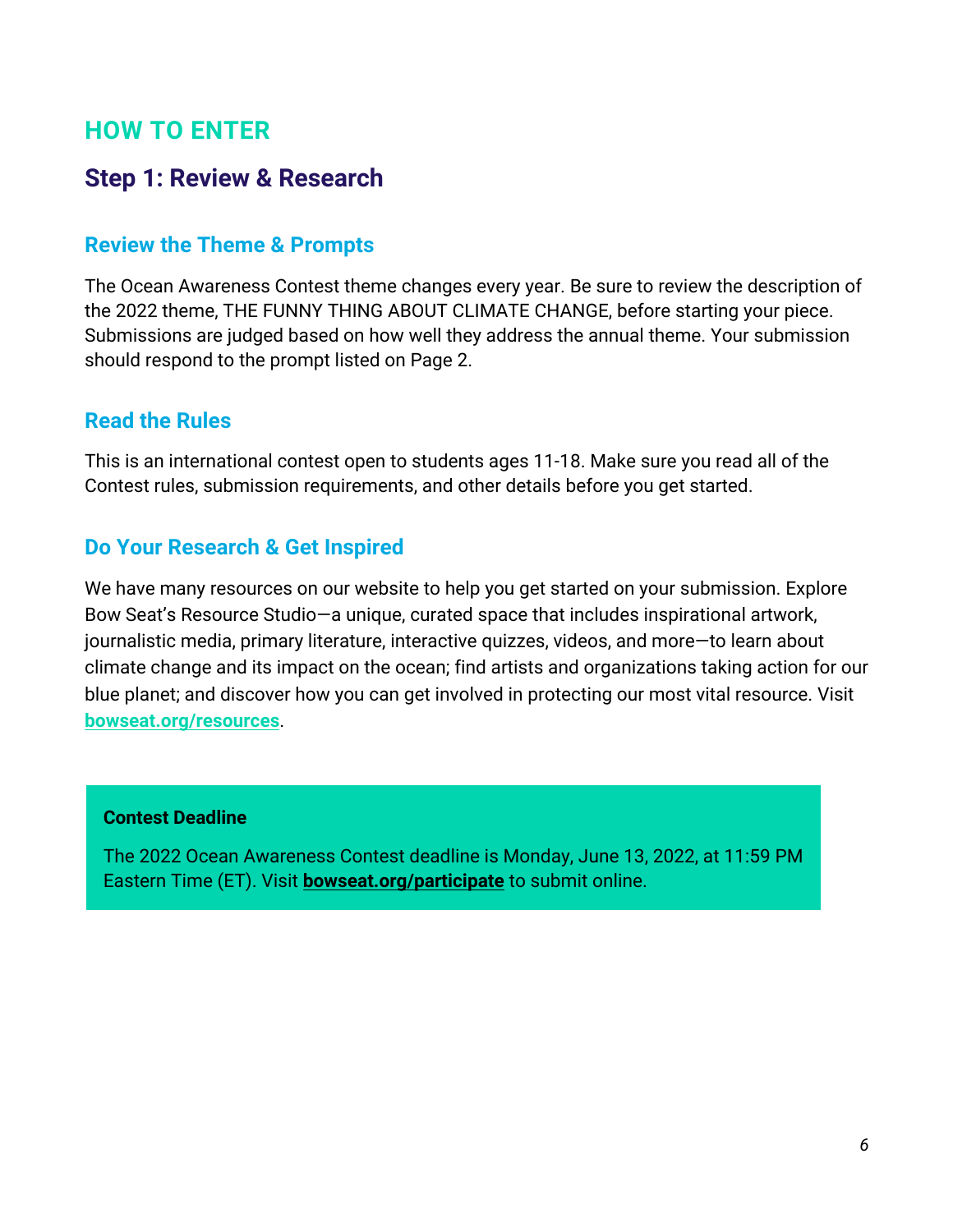# **Step 2: Create**

#### **Submission Categories**

Please review all submission requirements carefully. Students may submit one entry per category, meaning that you may enter up to six pieces, one in each category. If you submit more than one entry in a category (for example, two poems), additional entries will not be counted or judged.

### **Visual Art**

Visual Art submissions may include:

- Drawing & illustration
- Painting
- Sculpture
- Graphic design
- Digital art, coding art & GIFs
- Mixed media & collage
- Printmaking
- Photography
- Ceramics
- Fashion & jewelry
- Data visualization & infographics

Visit our student gallery for examples of visual art: **bowseat.org/gallery**

#### **Submission Requirements:**

- Accepted file types: JPG, PNG, GIF, or PDF.
- You may submit up to 3 images (different angles or details) of your submission.
- Make sure your files are high resolution, not crooked, and can easily be viewed.

**Reflection (required):** All submissions must include a written reflection (artist's statement) of at least 100 words. This will be a separate question on the submission form.

**Works Cited (if applicable):** Include a bibliography (any style) crediting sources and citing any ideas, facts, quotes, or existing media used in your artwork that are not your own.

We encourage you to learn from and be inspired by other environmental artists and designers as you create your piece. If your submission is influenced by someone else's work of art, or if your submission uses someone else's image/artwork/photograph as a reference, you must give credit to the original source in the works cited section.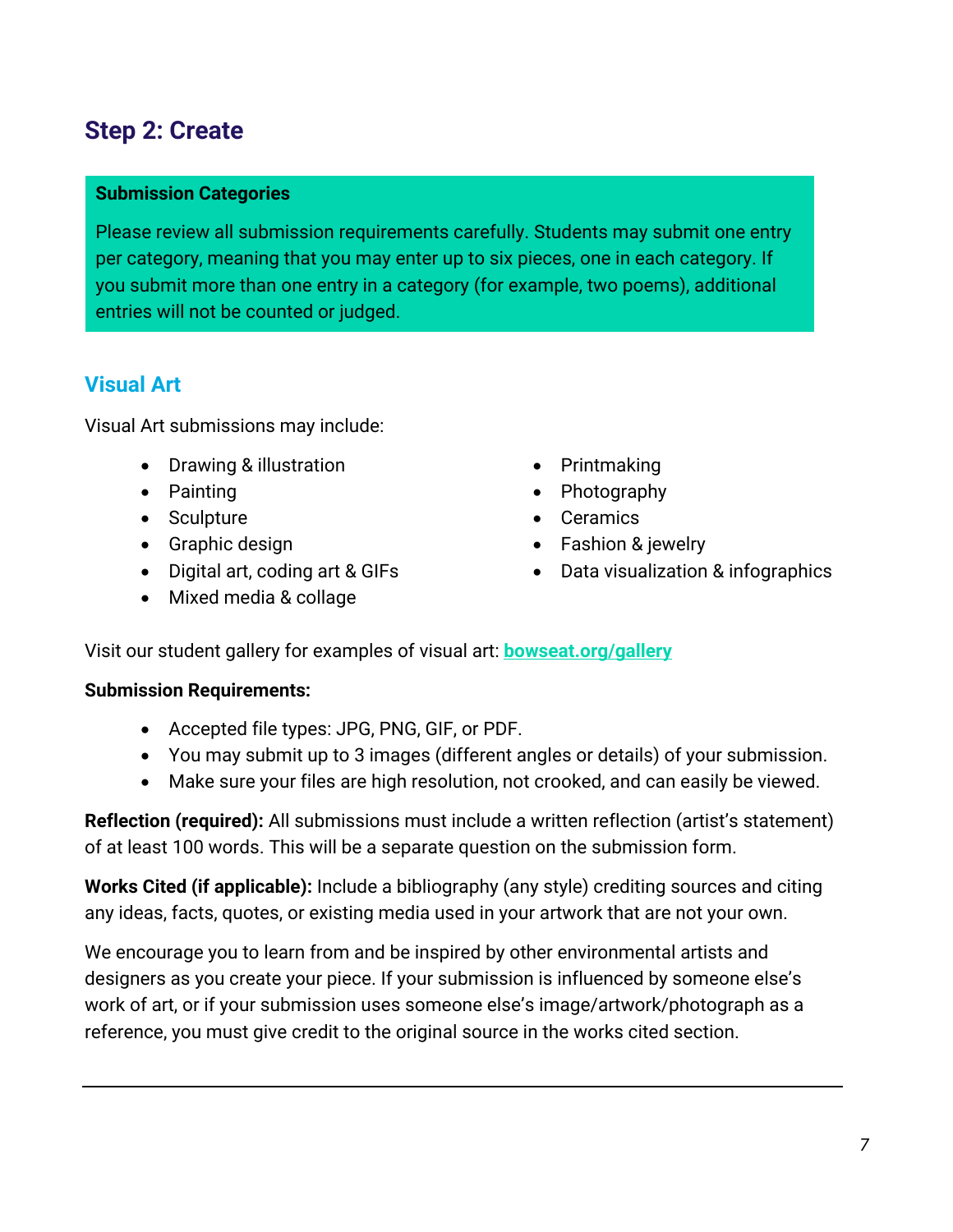## **Creative Writing**

Submissions may include fiction (e.g., short stories) or creative nonfiction (e.g., personal narratives, blog posts, or journalistic writing). Visit our student gallery for examples of creative writing: **bowseat.org/gallery**

### **Submission Requirements:**

- Document should be in 12-point type, Times New Roman font; double-spaced with 1-inch margins.
- Include the title of your work at the beginning of this document. Do not include identifying information such as student name and school.
- Accepted file types: Word documents (.doc or .docx) or PDF.
- Your submission must be written in English.
- Submission length:
	- o Junior Division: Up to 3 pages (approximately 750 words)
	- o Senior Division: Up to 5 pages (approximately 1,250 words)

**Reflection (required):** All submissions must include a written reflection (artist's statement) of at least 100 words. This will be a separate question on the submission form.

**Works Cited (if applicable):** Use in-text citations (parenthetical or footnotes, in any style) and include a bibliography (any style) for any ideas, facts, and quotes that are not your own. Works cited are not included in submission length.

### **Film**

Submissions may include (but are not limited to) narrative films, live action films, handdrawn or computer-generated animation, documentaries, or experimental film. Visit our student gallery for examples of film: **bowseat.org/gallery**

#### **Submission Requirements:**

- Films must be 2-4 minutes in length.
- Upload your film to YouTube or Vimeo and provide the public URL on the submission form. Ensure that your video is not private.
- Include a title and credits in the film itself for any information, images, audio, or video clips that are not your own. Bow Seat encourages you to use original, copyright-free, or public domain images, footage, and music.
- Name your film as "2022 Ocean Awareness Contest Film Title".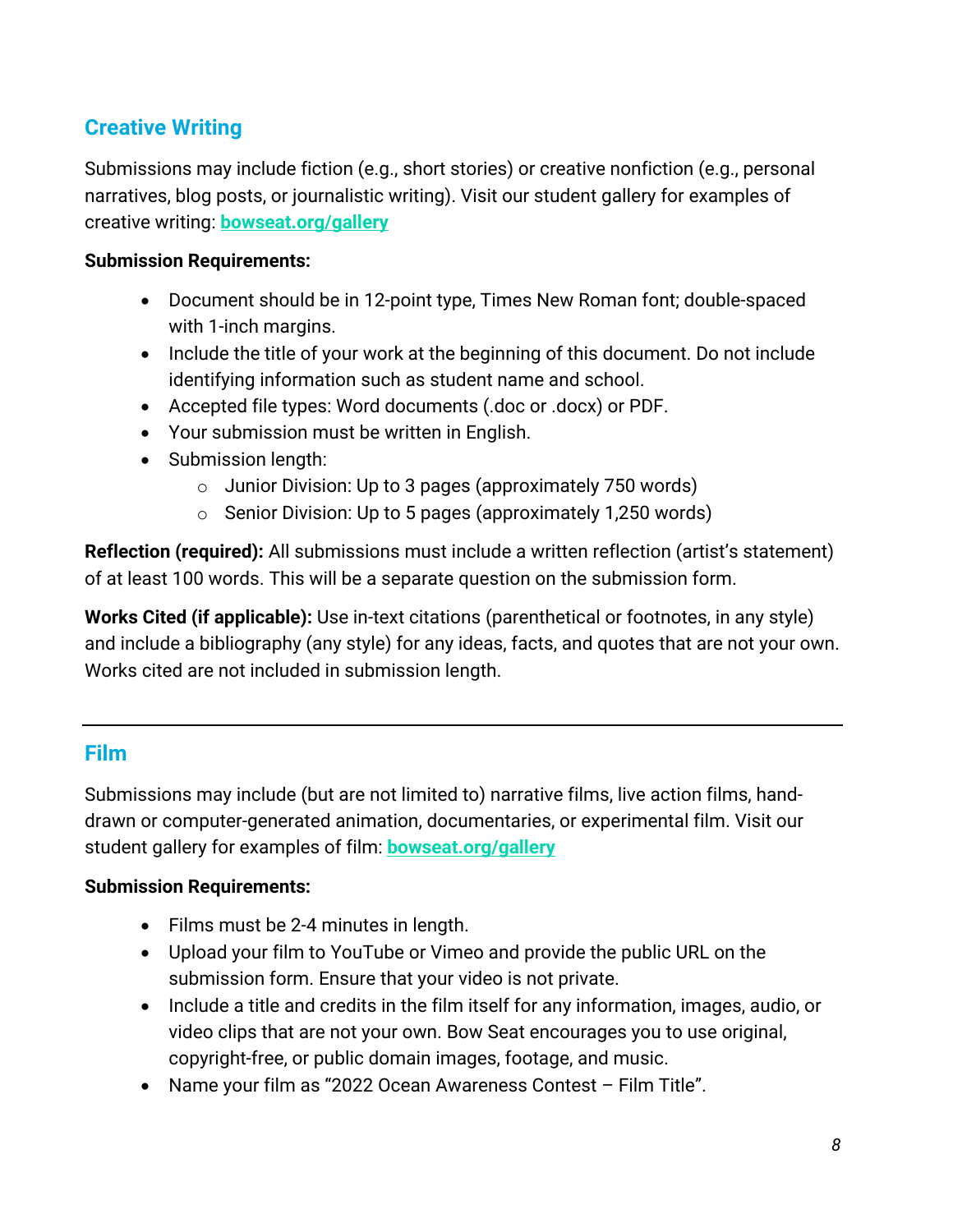• Your submission must be in English or have English subtitles if narration is in a language other than English.

**Reflection (required):** All submissions must include a written reflection (artist's statement) of at least 100 words. This will be a separate question on the submission form.

**Works Cited (if applicable):** Include a bibliography (any style) crediting sources and citing any ideas, facts, quotes, or existing media used in your work that are not your own.

## **Interactive & Multimedia**

The Interactive & Multimedia category invites submissions that integrate creative communication and interactive or participatory elements, or which combine three or more of the other submission categories. Visit our student gallery for examples of interactive and multimedia: **bowseat.org/gallery**

Submissions may include, but are not limited to:

- Websites or apps
- Social media campaigns
- Games (video games or board games)
- Installations
- Podcasts

*Note: Digital paintings and graphic design should be submitted in the Visual Art category. Animated films should be submitted in the Film category. Please contact us at info@bowseat.org if you have questions about Interactive & Multimedia submissions.*

#### **Submission Requirements:**

- Interactive & Multimedia submissions must include a short written description of your concept or description of use (for example: instructions of app use; gameplay summary; description of viewer interaction; or description of how the submission combines multiple categories or media forms). This will be a separate question on the submission form.
- You must provide up to 5 images, screenshots, or supporting text documents that illustrate your work. Accepted file types: JPG, PDF, PNG, GIF, or Word (.doc or .docx).
- You may also provide a link to browser-based works, as well as a video of gameplay or demonstrating projects in use (optional). If provided, videos must be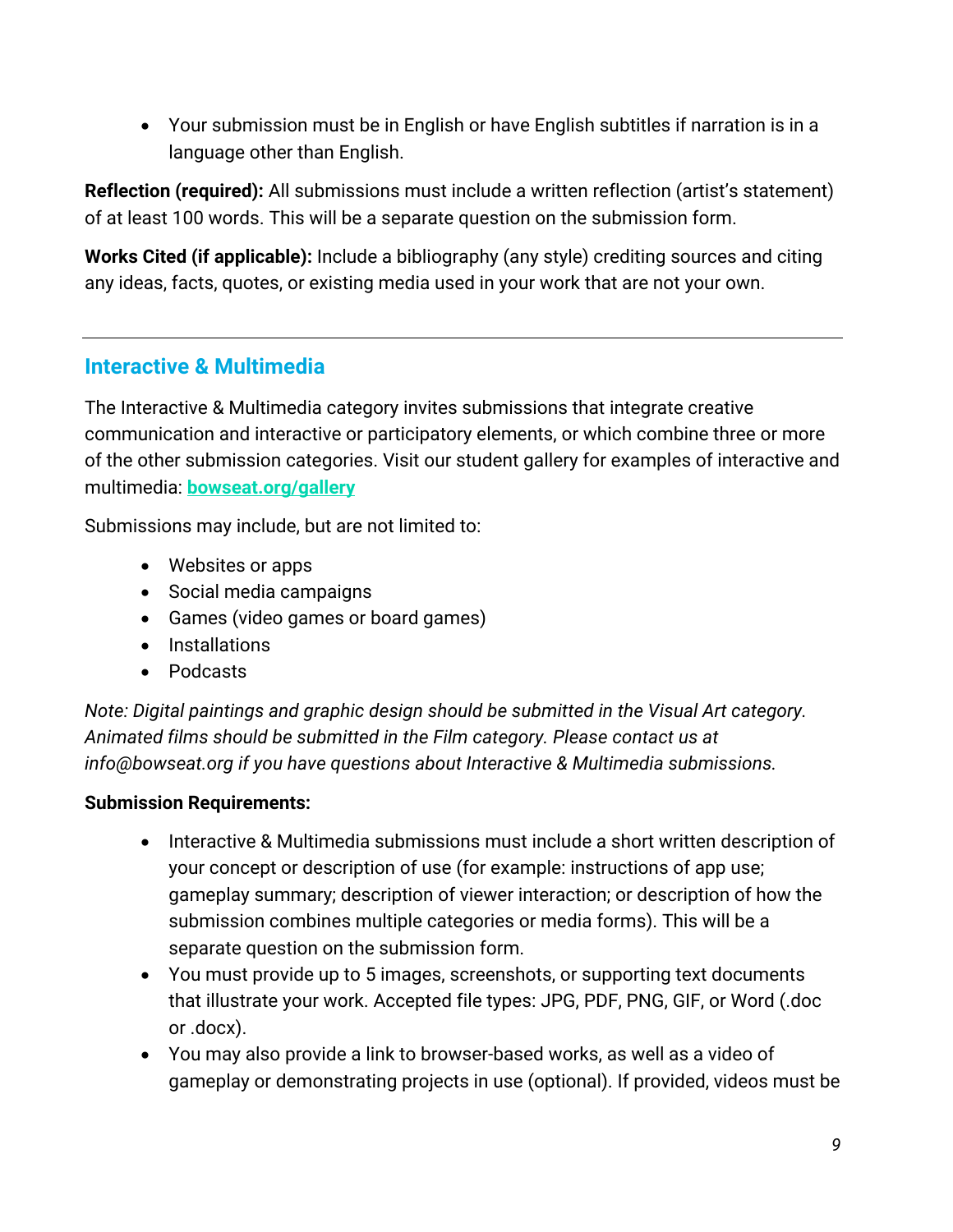shorter than 5 minutes and uploaded to YouTube or Vimeo (ensure they are not private).

• Audio files in MP3 format may also be uploaded (optional). If you are creating a podcast, we recommend an episode length of 5-15 minutes, and you must provide a written script.

**Reflection (required):** All submissions must include a written reflection (artist's statement) of at least 100 words. This will be a separate question on the submission form.

**Works Cited (if applicable):** Include a bibliography (any style) crediting sources and citing any ideas, facts, quotes, or existing media used in your work that are not your own.

## **Performing Arts: Music & Dance**

Submissions may be original compositions or song parodies in any musical genre, or dance performances in any style. Visit our student gallery for examples of music and dance: **bowseat.org/gallery**

#### **Submission Requirements:**

- Record a video of yourself performing the work. The video may include other images or video, but must contain footage of your performance\* or composition process. *(\*Screen captures of digital instruments are acceptable for electronic or digital music.)*
- Submissions should be 2-4 minutes in length.
- Upload your performance to YouTube or Vimeo and provide the public URL on the submission form. Ensure that your video is not private.
- Name your video as "2022 Ocean Awareness Contest –Title".
- If your Music submission has lyrics, you must upload a Word (.doc or .docx) or PDF document of your song lyrics (in English). You may include lyrics as captions in the video (recommended). If your song is performed in a language other than English, you must provide an English translation of the lyrics.
- Include a title and credits in the video for any information, images, audio, or video clips that are not your own. Bow Seat encourages you to use original, copyrightfree, or public domain images, footage, and music.

**Reflection (required):** All submissions must include a written reflection (artist's statement) of at least 100 words. This will be a separate question on the submission form.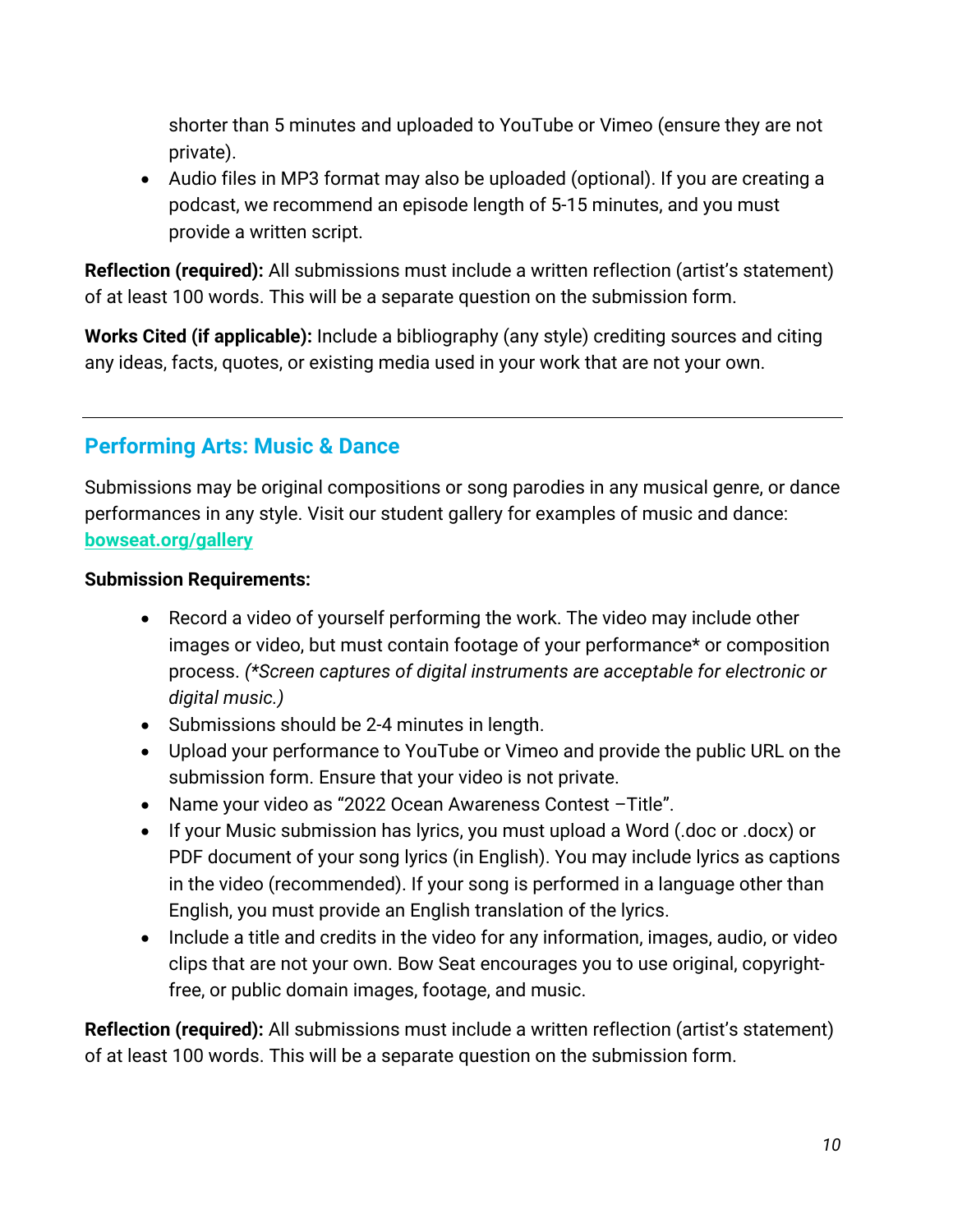**Works Cited (if applicable):** Include a bibliography (any style) crediting sources and citing any ideas, facts, or quotes used in your work that are not your own. If you create a song parody, you must clearly credit the original songwriter. Bow Seat encourages you to use original, copyright-free, or public domain images, footage, and music.

## **Poetry & Spoken Word**

Submissions may be free or formal verse, or spoken word poetry. Visit our student gallery for examples of poetry: **bowseat.org/gallery**

### **Submission Requirements:**

- Format your submission in 12-point type, Times New Roman font, single-spaced with 1-inch margins.
- Include the title of your poem at the top of the page. Do not include identifying information such as student name and school.
- Accepted file types: Word documents (.doc or .docx) or PDF.
- Your submission must be written in English.
- Submission length:
	- o Junior Division: no more than 1 page
	- o Senior Division: no more than 2 pages

**Reflection (required):** All submissions must include a written reflection (artist's statement) of at least 100 words. This will be a separate question on the submission form.

**Works Cited (if applicable):** Include a bibliography (any style) crediting sources and citing any ideas, facts, or quotes used in your work that are not your own. Works cited are not included in submission length.

**Spoken Word Video (optional):** You may include a video of you performing your poem. You must upload your video to YouTube or Vimeo and provide the video URL in your online submission form. Please ensure that your video is not private. Do NOT submit a Word or PDF document with a link to the video. **All spoken word submissions will be automatically considered for the Voice of the Sea Award.**

## **Write Your Reflection**

A written reflection is required to accompany your submission, regardless of category. It is like the introduction to a book or an artist's statement in a museum. The judges will not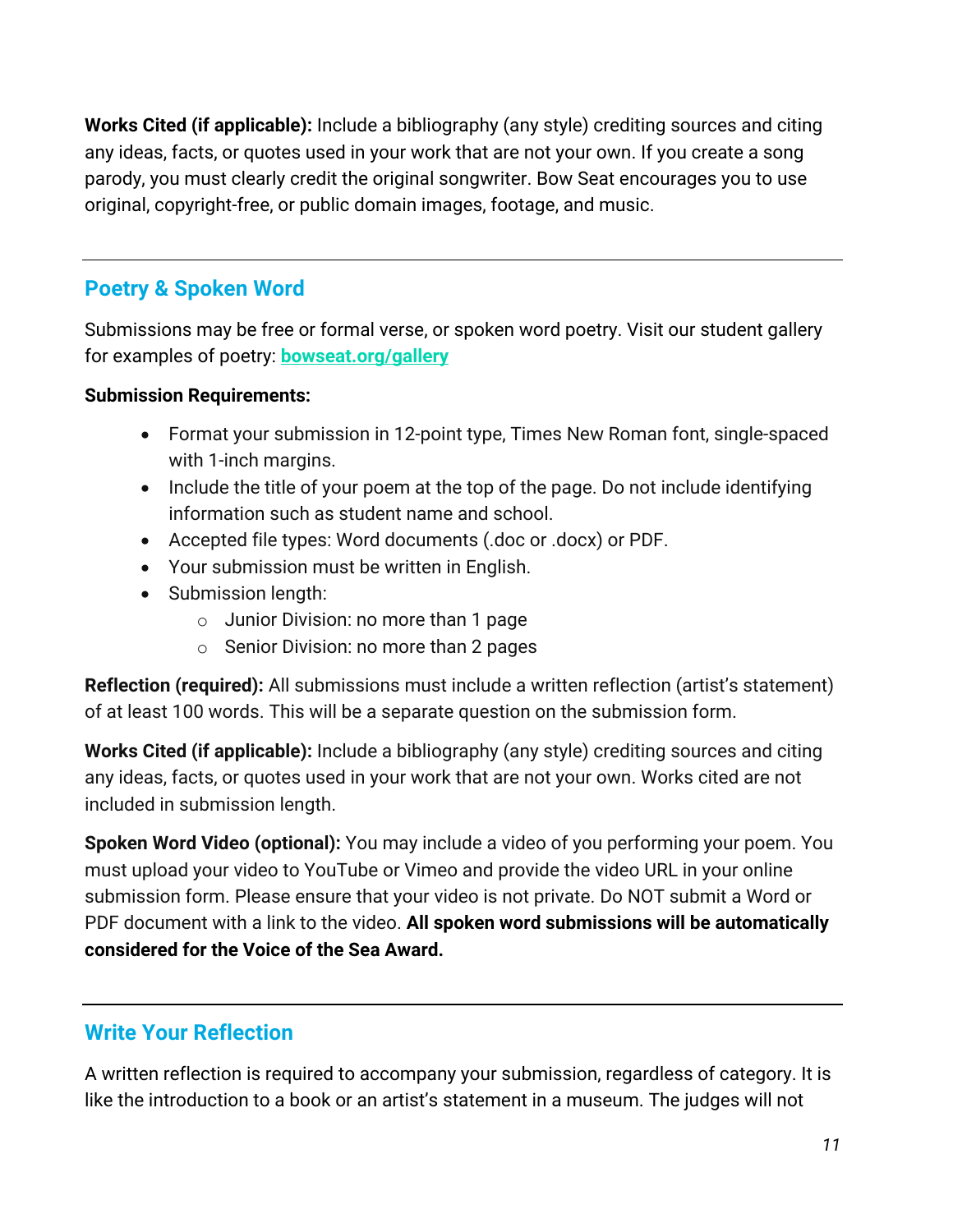lower your score for a poorly written reflection, but writing a thoughtful and personal reflection will certainly help the judges understand you and your work better, and you will likely do better in the Ocean Awareness Contest!

Your reflection should describe 1) your creative process and 2) what you have learned through your exploration of the Ocean Awareness Contest theme, THE FUNNY THING ABOUT CLIMATE CHANGE. Use the following questions to guide your writing:

- What inspired your work?
- What feelings did the process of creating (art, writing, film, music, dance, interactive/multimedia) raise for you?
- What is your message to viewers of your artwork?
- After doing research on climate change and our oceans, what have you learned?
- What action(s) will you personally take now that you've learned about these issues?

### **Reflection Requirements:**

- Length: Minimum of 100 words
- Your reflection must be written in English

## **Step 3: Submit**

Students must create an account and submit their work through our online system. If you are submitting multiple works, you only need to create one account. Bow Seat cannot accept submissions via email or physical mail. Visit **bowseat.org/contest** to access the submission platform. **Preview the submission form on Page 17.**

**The Ocean Awareness Contest deadline is June 13, 2022.**

#### **Submission Checklist:**

- $\square$  Your contact information
- $\Box$  Your submission (Visual Art, Creative Writing, Film, Interactive & Multimedia, Performing Arts: Music & Dance, Poetry & Spoken Word)
- $\Box$  A title for your submission
- $\Box$  Your written reflection
- $\Box$  Works cited (if applicable): List of sources for any ideas, quotes, or facts used that are not your own
- $\Box$  Contact information for an adult sponsor (required for all participants)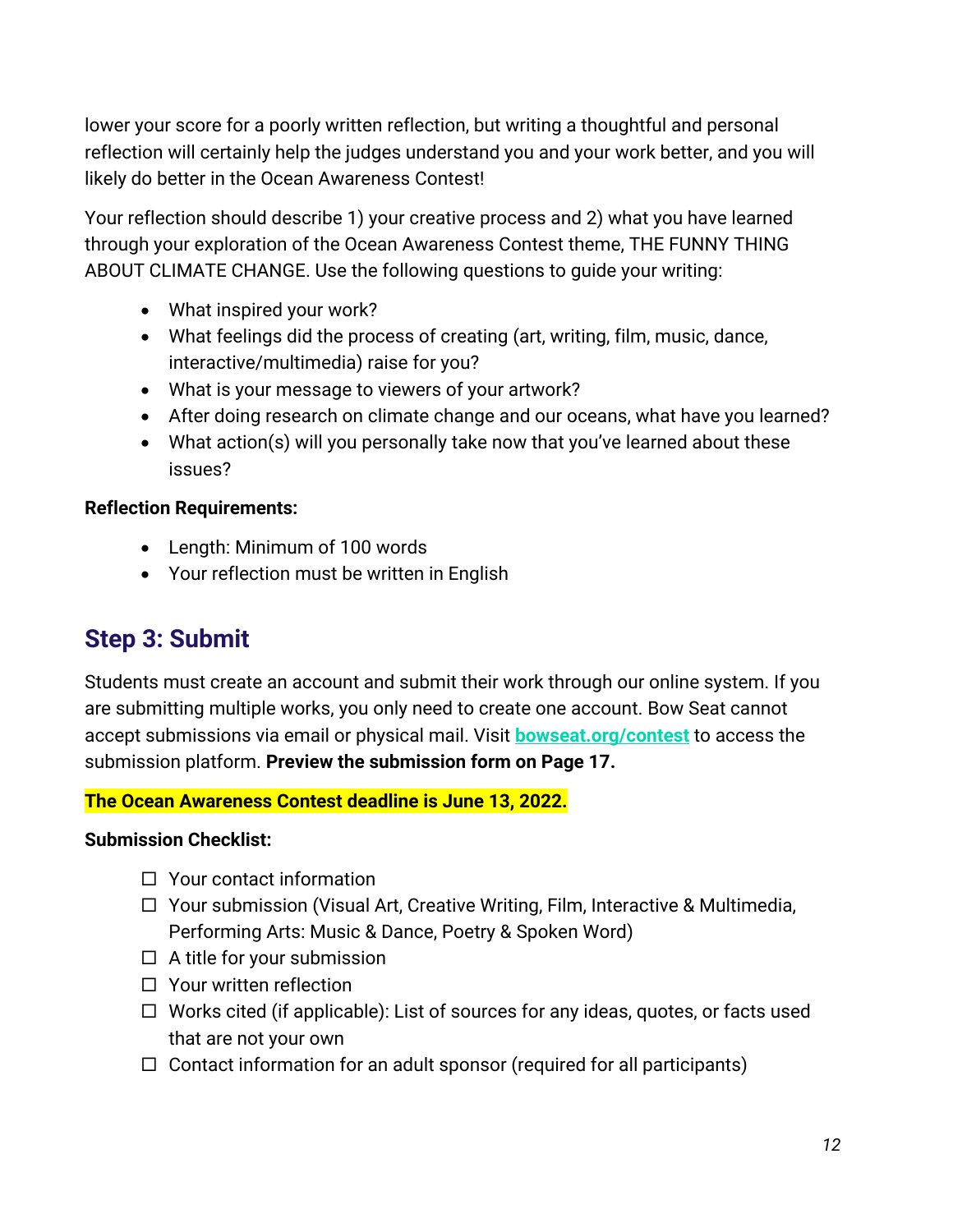$\Box$  Parent/guardian consent (required if under 13 years old). See pages 19-22 for more information

Once you create an account and start a submission, you will have the opportunity to save your work and continue at another time.

**Teachers:** You may create a single account under your name and submit multiple entries on behalf of your class, but you must submit separate entries for each individual student, unless they are participating as a group.

# **Step 4: Connect & Continue**

## **Share Your Work**

Thank you for participating! You are part of Bow Seat's global community of more than 24,000 young people and counting who are using their creative voices to speak up for our blue planet.

Share this opportunity with other artists, writers, filmmakers, musicians, dancers, digital media mavens, environmental activists, and ocean lovers you know! By giving young people an opportunity to think creatively about conservation, and a platform for you to express your ideas, we hope to create a wave of awareness and impact around the world. Tag us **@fromthebowsea**t if you share your work online so we can spread the love!

# **JUDGING**

### **The 2022 Ocean Awareness Contest results will be announced in November 2022. Winners and their sponsors will be notified via email before the results are publicly announced.**

Bow Seat judges are artists, writers, teachers, scientists, and of course, ocean-lovers! Each year, we also invite a cohort of Bow Seat student alumni and emerging artists to participate in Contest judging. Meet the team at **bowseat.org/about/our-team**.

Judges consider:

- How well submissions address the annual theme of the Contest;
- Demonstration of artistic voice, originality, and imagination;
- Craftsmanship, including quality, technique, and skill in chosen medium; attention to detail; and accuracy in communicating issues; and
- If a submission meets category requirements (such as length, file type, etc.).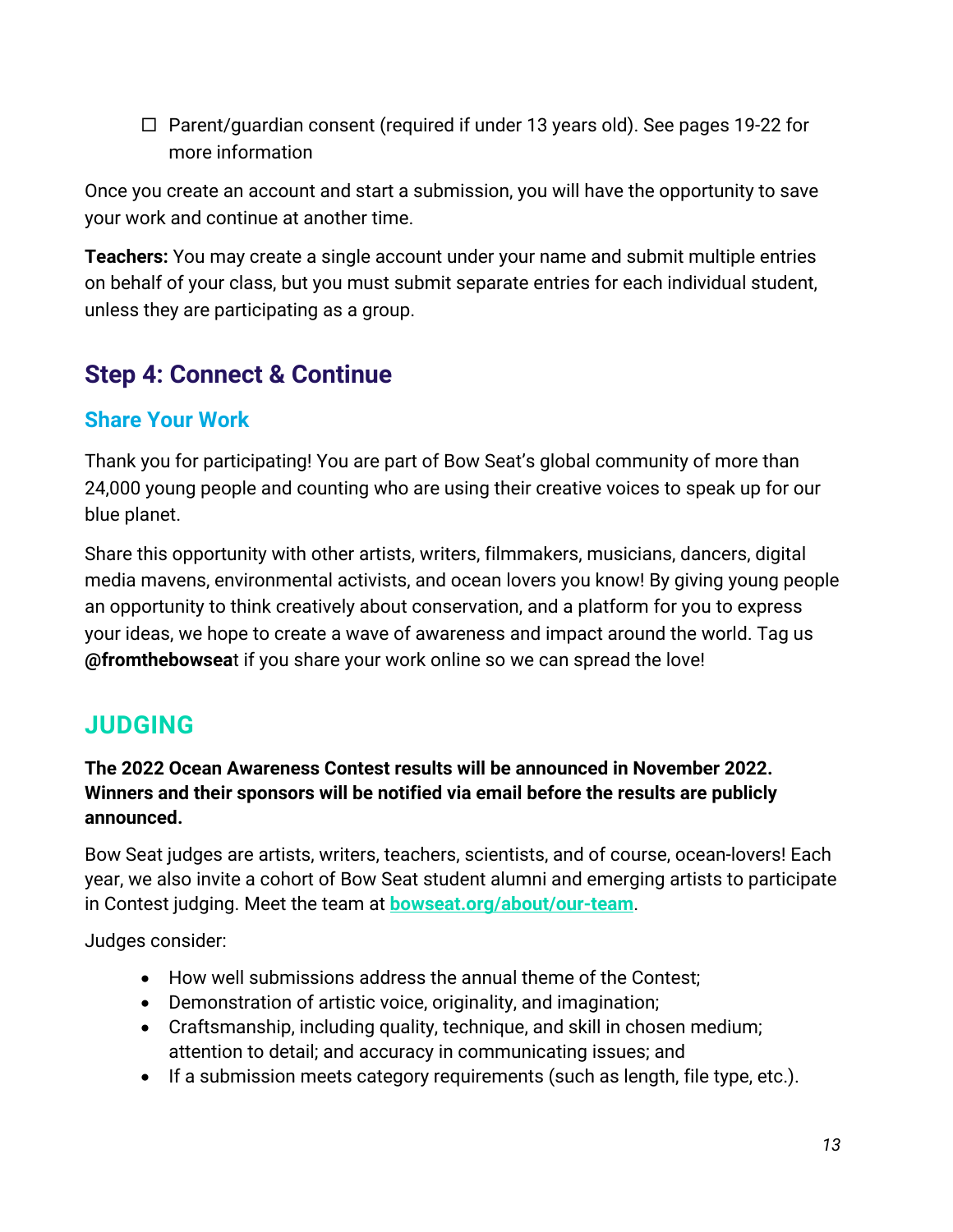Judging begins immediately after the Contest ends, and we take the time to fairly judge each and every entry to the Contest. We receive thousands of entries, and our team of judges puts in thousands of hours of cumulative work each year reviewing your submissions.

We know that you're anxious to hear Contest results. We take an enormous amount of pride in the care we put into the Contest, and we appreciate your patience as we continue to do so!

# **INFORMATION FOR TEACHERS & SPONSORS**

All student participants are required to provide the contact information for an Adult Sponsor. This can be a teacher, parent, guardian, mentor, coach, or other supporting adult.

Whether you are a teacher who assigned the Contest as a class project, a parent helping your child explore their creative potential, or an adult who was asked to be a sponsor for a student submitting on their own, your responsibilities are simple: all we need is to be able to contact you in case we have problems getting in touch with your sponsored student.

When your student submits their work, they will be asked to provide your name and email address. You will receive a confirmation email once they submit so that you can have it on record as well.

We have many resources in our new Resource Studio-including articles, lesson plans, and videos–to help you and your student learn more about issues related to climate change and our ocean, and to support project inspiration and planning. Visit **bowseat.org/resources**.

**For Sponsors of Participating Students Under the Age of 13**: Parent/Guardian Consent Forms (Page 19-22) are required for any participating student under the age of 13. On the first page of the online Contest submission form, select "Yes" to the question "Are you under 13 years old?" and choose an option:

- 1. **Provide Consent Electronically.** This option sends an electronic Consent Letter to the parent or guardian specified for an e-signature.
- 2. **Upload Parent/Guardian Consent Form.** This option allows you to upload a signed version of the PDF form. If you would like to upload multiple Consent Forms, combine all forms into one PDF or email the individual forms to us (see below).
- 3. **Email Parent/Guardian Consent Form.** Choose this option if you would like to email us at info@bowseat.org one or multiple signed Consent Forms, and we will add them to the student's submission.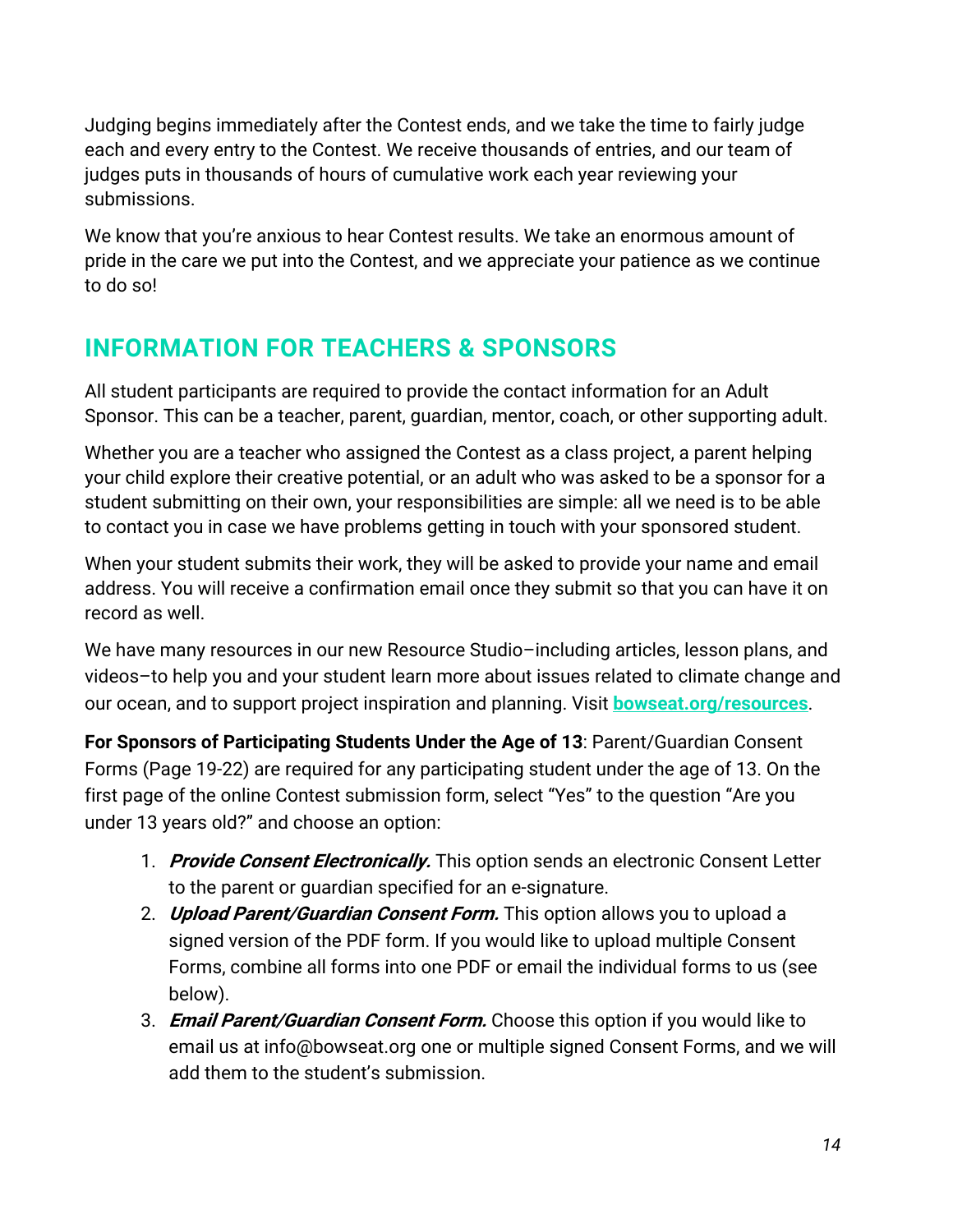## **Educator Innovation Awards**

Many of our sponsors are teachers who effectively and creatively bring the Contest into their classrooms, teaching entire groups of students about ocean issues and empowering them to be stewards of our blue planet, while meeting important educational standards. To recognize their efforts, Bow Seat grants nomination-based Educator Innovation Awards of \$750. Visit **bowseat.org/resources/for-teachers** for details.

# **Rules & Eligibility**

### **Competition Period**

All submissions must be received by June 13, 2022, at 11:59 PM Eastern Time (ET) to be considered in the 2022 Ocean Awareness Contest. The online platform will close automatically at the Contest deadline. Please plan accordingly!

### **Who May Enter**

- This is an international Contest and is open to students ages 11-18 who are enrolled in middle school or high school (or the homeschool equivalent) worldwide. Proof of age, identity, or eligibility may be required.
- Students ages 11-14 may enter the Junior Division. Students ages 15-18 may enter the Senior Division. Please enter the age division based on your age at the time of entry.
- Participants under the age of 13 must have a parent or legal guardian complete a Children's Online Privacy Protection Act (COPPA) Parent/Guardian Consent Form with their submission. See Pages 19-22.
- Entries may be submitted by an individual or group of unlimited size. If you submit as a group, there must be one group leader who will serve as the contact person for the group. All of the names of the group members must be listed in the submission. Award money will be split evenly among the group members.
- Any student may submit (i.e., have their name included in) only one entry per category. Therefore, a student may have a maximum of six different submissions, one in each category.

#### **How to Enter**

- There is no fee to enter the Contest.
- Students must create an account and submit their work through our online system by the Contest deadline: June 13, 2022, at 11:59 PM Eastern Time (ET). Bow Seat cannot accept submissions via email or physical mail.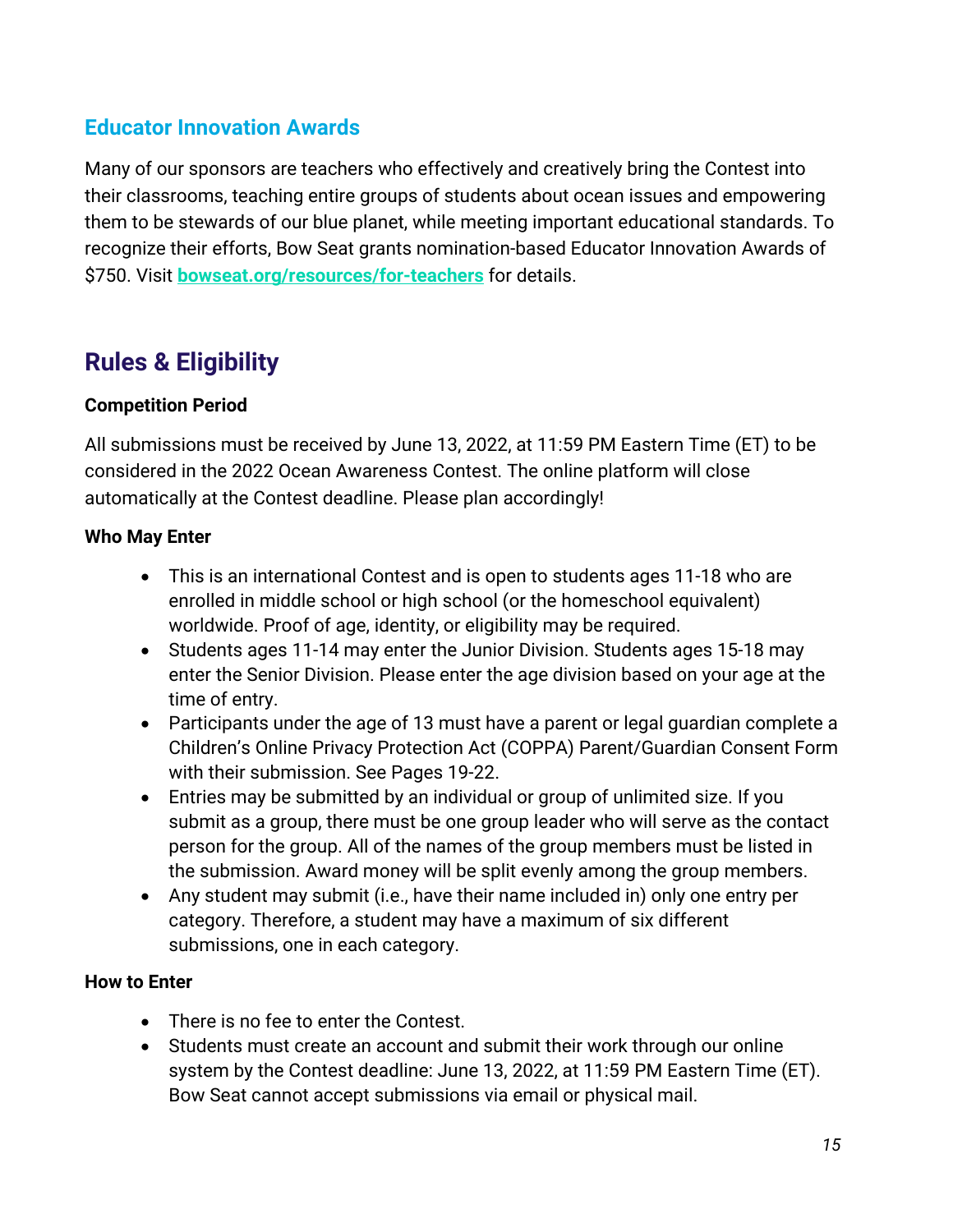- Students must provide the contact information for an Adult Sponsor: a teacher, parent, guardian, mentor, or other supporting adult.
- Entries submitted previously to the Bow Seat Ocean Awareness Contest will not be considered in the 2022 Contest. Submissions must be created during the 2021-22 academic year (or between July 2021 and June 2022).
- All entries must be the students' original work. While we recognize that existing sources will be used for inspiration and research, Bow Seat reserves the right to disqualify an entry at any time if we suspect or determine plagiarism.
- Entries must be submitted in English or have an English translation in order to be considered for judging.

### **Additional**

- By entering the Ocean Awareness Contest, you agree to Bow Seat's Terms of Use (bowseat.org/terms-of-use).
- Bow Seat promises to run this Contest fairly, ethically, and with integrity.
- All judging decisions are final.
- All winners and their sponsors will be notified by email before they are publicly announced.
- Bow Seat Ocean Awareness Programs reserves the right to use students' work for marketing and promotional purposes in any and all media.
- Winners will be required to verify their eligibility by completing an Affidavit of Eligibility/Liability Release, and, where lawful, a Publicity Release during the award claim process.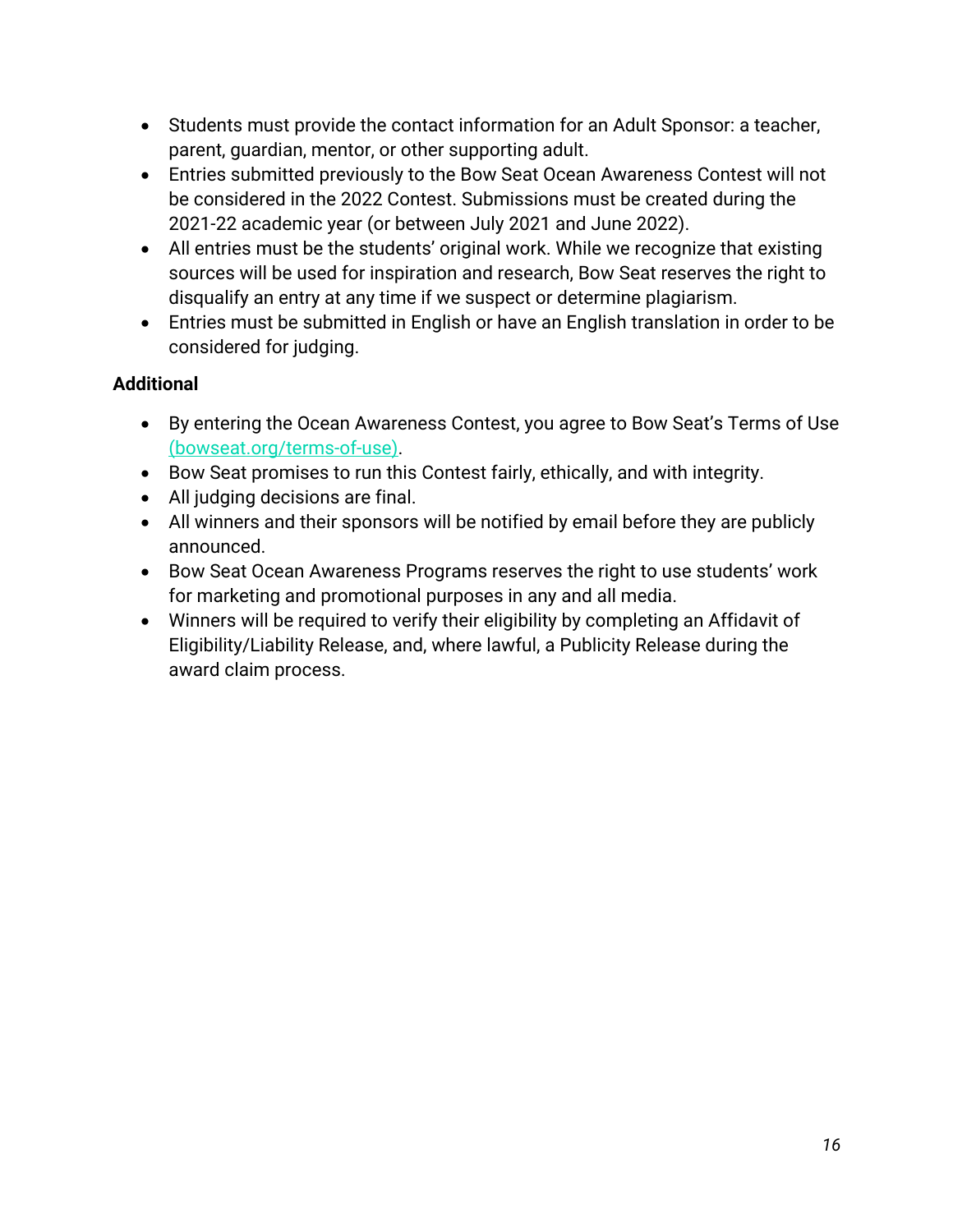## **Submission Form Preview**

To get started, create an account in our online submission platform. If you are a teacher submitting on behalf of a class, or a student submitting in more than one category, you can use one account for multiple submissions. Please be sure to review all Contest rules and guidelines before starting your submission. **Deadline to submit: June 13, 2022.**

#### **PAGE 1: PARTICIPANT INFORMATION**

Participant Full Name

Email Address We will use the Primary Contact email address for submission and winner notifications.

Are you participating as an individual or a group? Group member names and email addresses are required for group entries.

Category Visual Art/Creative Writing/Film/Interactive & Multimedia/Performing Arts: Music & Dance/Poetry & Spoken Word

Age Division Junior Division (Age 11-14) or Senior Division (Age 15-18)

Participant Age Parent/Guardian consent is required for students under the age of 13. See Pages 19-22 for more information.

Hometown or City, U.S. State (if applicable), and Country

Demographic Information (optional) We ask for information on gender and ethnic identity to help us better understand who participates in our program.

#### **PAGE 2: SCHOOL & SPONSOR INFORMATION**

School Name

Adult Sponsor Name and Email Address A sponsor can be any adult, but is typically a parent, quardian, or teacher. Your sponsor will receive a confirmation email when you submit to the Contest.

#### **PAGE 3: SUBMISSION INFORMATION**

Submission Title

Fresh Perspective We want to know what about your submission is fresh or innovative.

Medium and Dimensions Art Category only

Performing Arts: Music Genre and Lyrics **OR** Dance Style Performing Arts Category only

Upload Submission See How to Enter page for full category requirements

Description of Submission Interactive & Multimedia Category only; See How to Enter page for full category requirements

Film Link (YouTube or Vimeo) Film and Performing Arts, required; Poetry and Interactive & Multimedia, optional

Browser-Based Media Link Interactive & Multimedia Category, optional

Upload Audio File Interactive & Multimedia Category, optional. If you create a podcast, you must provide a written script.

Works Cited List the sources of any ideas, facts, media, or quotes used in your work that are not your own.

Reflection (minimum 100 words) Required. Your reflection should describe 1) your creative process and 2) what you have learned through your exploration of the Ocean Awareness Contest theme, *THE FUNNY THING ABOUT CLIMATE CHANGE*.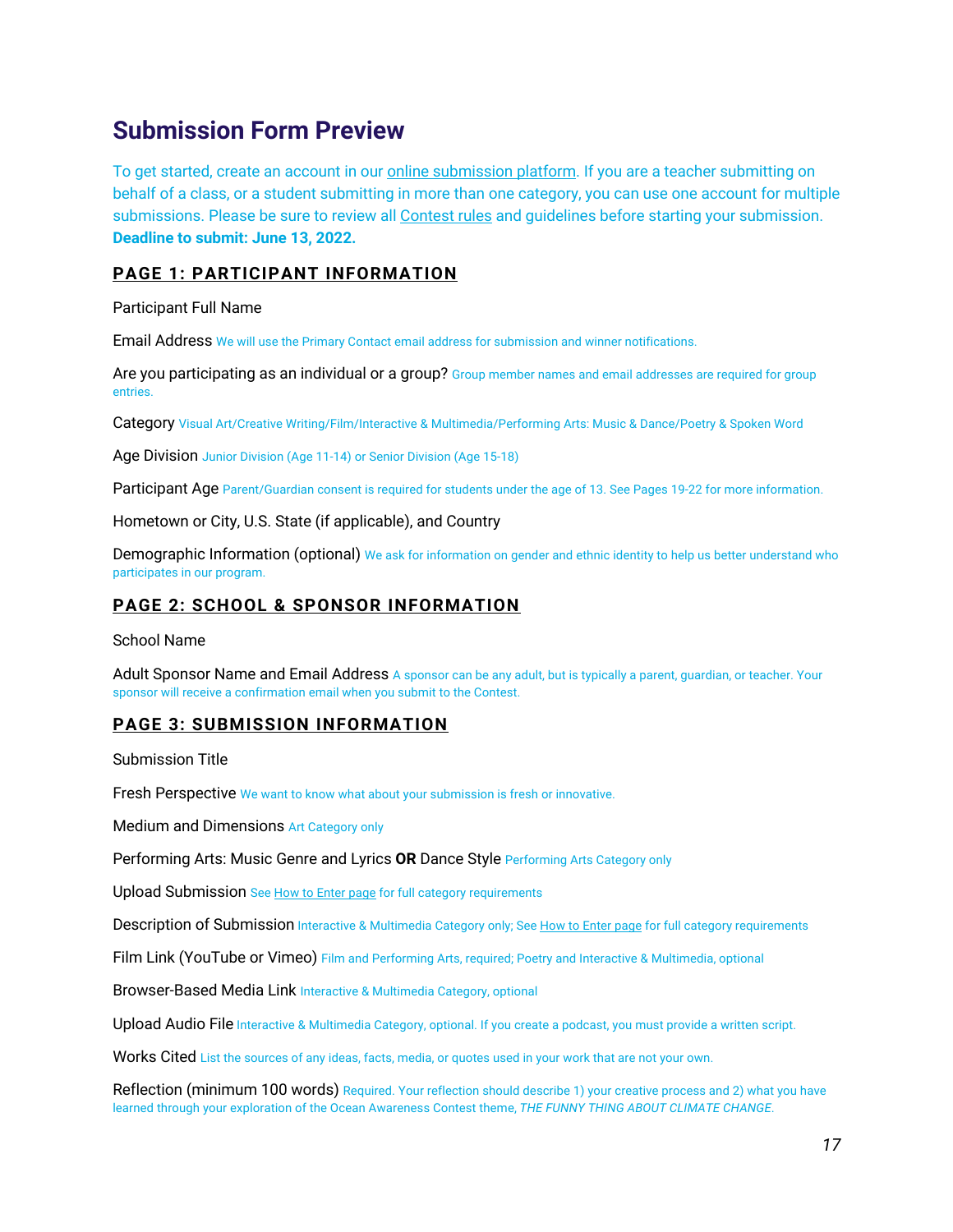### **PAGE 5: FINALIZE & SUBMIT**

Submissions may be saved as a draft in progress, but cannot be edited once they are finalized. Students and sponsors will receive an email confirmation upon successful submission.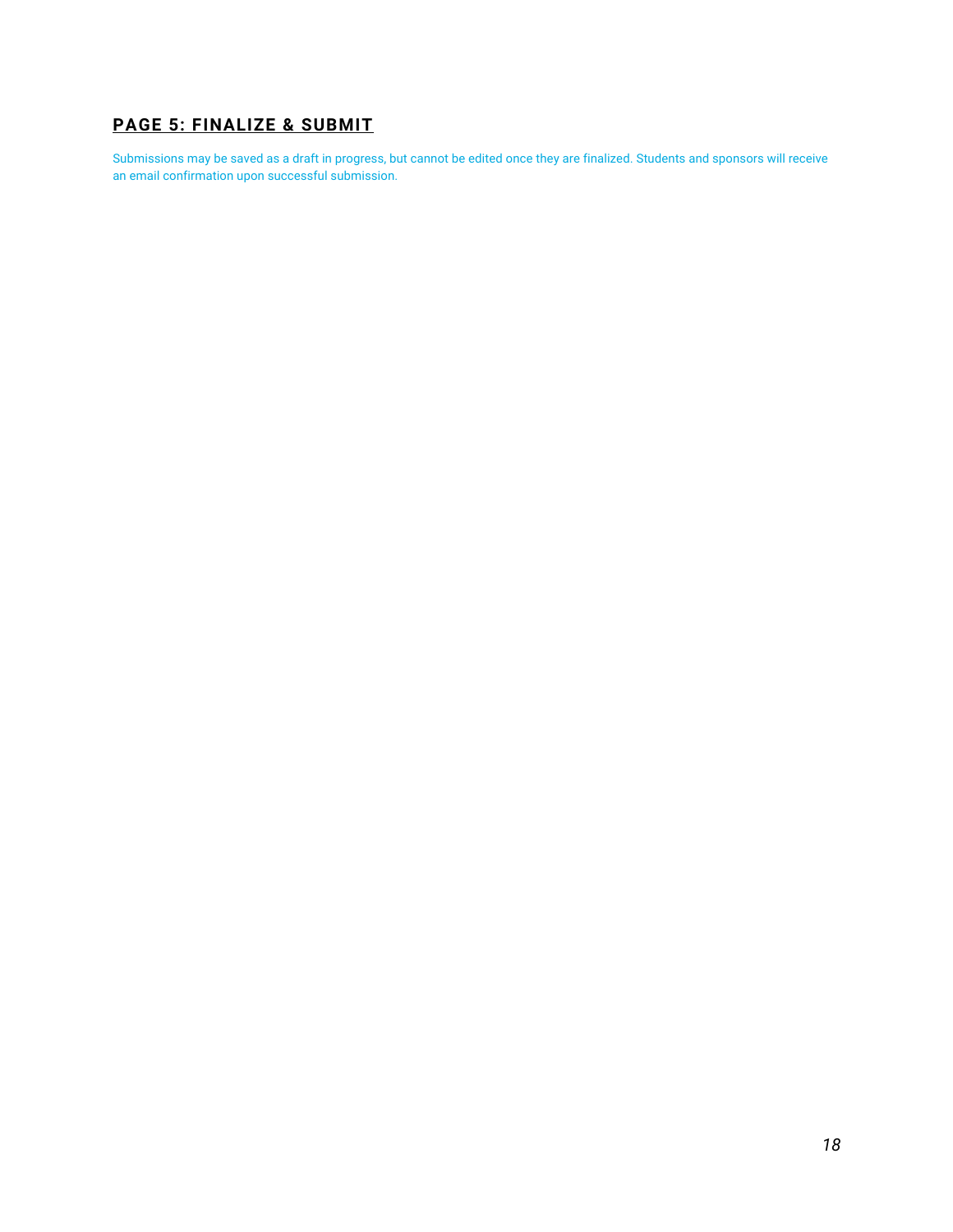

# **Children's Online Privacy Protection Act (COPPA) Privacy Notice**

*Children's Online Privacy Protection Act (COPPA) requires that we gain verifiable consent for your child to participate in a Bow Seat-sponsored program. We are asking for your permission to retain your child's information (name, email, hometown, grade level, and school) and adult sponsor's (teacher, parent/guardian) name and email in order to track student participation, accept student submissions, notify winners, and distribute awards. If you consent, we may use your child's name, grade, and hometown (city, state (if USA) and/or city, country) in program-related outreach.*

Dear Parent or Guardian,

Your child is participating in a program hosted by Bow Seat Ocean Awareness Programs ("Bow Seat"), an educational nonprofit. Bow Seat's mission is to empower the next generation of ocean caretakers through art, science, and advocacy.

To participate, your child must provide his/her personal information (first and last name, email, grade level, hometown, and school); his/her project; and an adult sponsor's first and last name and email. Since your child is under the age of 13, the information collected will be kept confidential in compliance with the Children's Online Privacy Protection Act (COPPA).

Bow Seat is the sole owner of all of the information that is collected.

- The personal information provided by the child is used to track program participation, accept student projects, notify program winners, and distribute awards.
- Only with parent/guardian consent, the child's name, grade, and hometown (city, state (if USA) and/or city, country) may be used to promote the program. This includes, but is not limited to, outreach via social media, websites, organizational literature, and at events.
- Bow Seat will not require a child to disclose more information than is reasonably necessary to participate in the program.
- No information will be disclosed to third parties.
- The parent can review the child's personal information, ask to have it deleted, and refuse to allow any further collection or use of the child's information.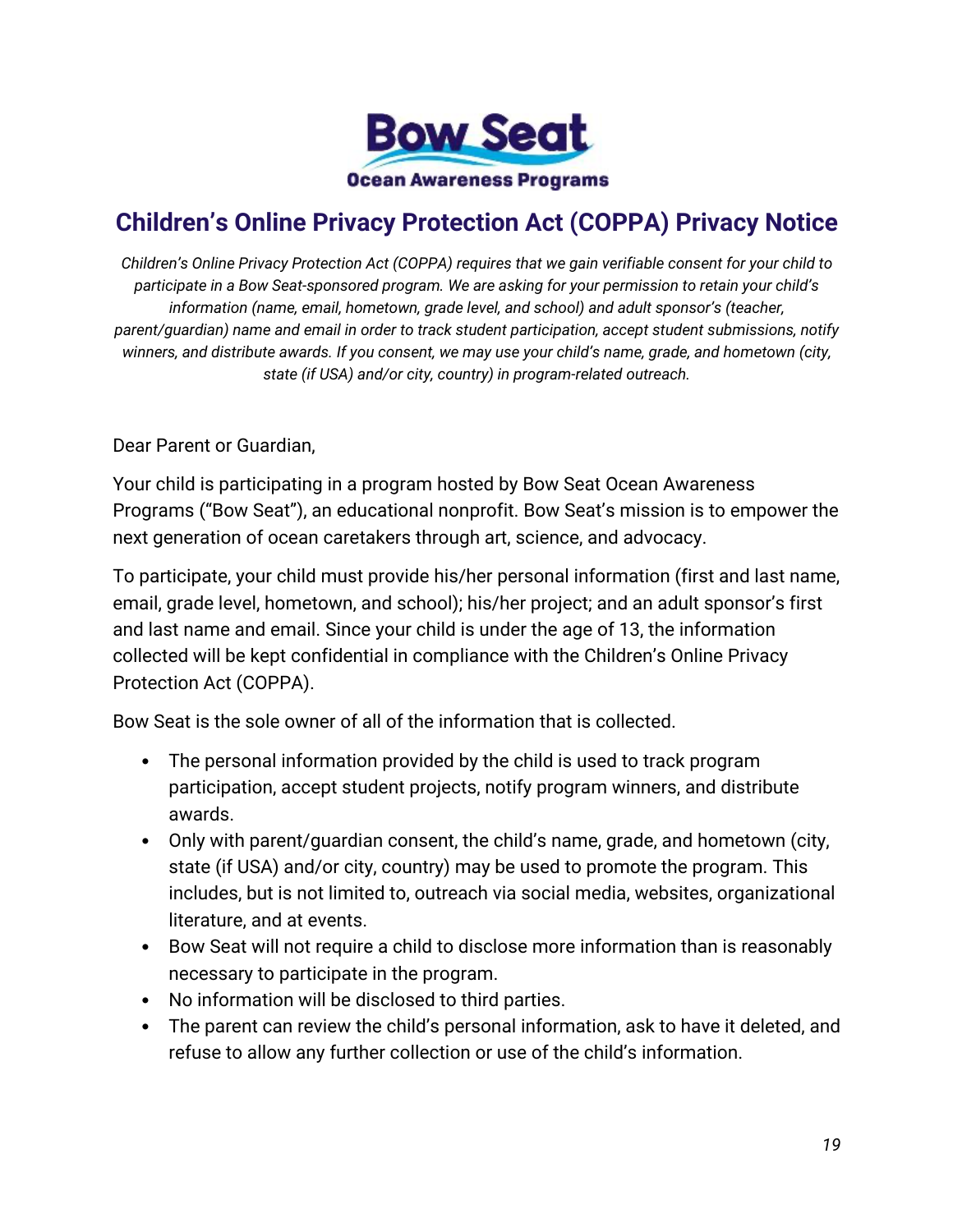Please complete the attached Parent/Guardian Consent Form. If you have any inquiries or concerns regarding Bow Seat's programming, please email info@bowseat.org.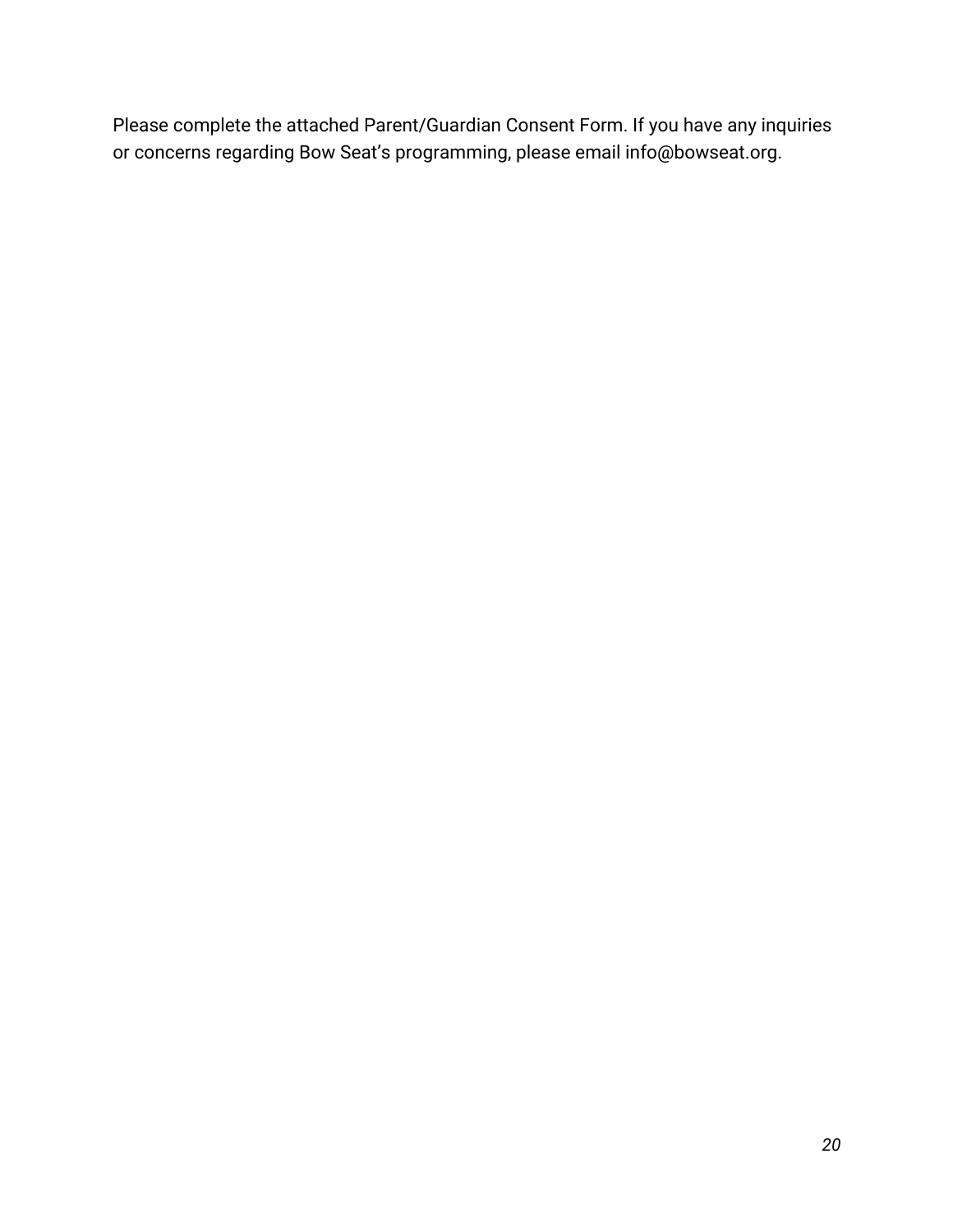

## **Parent/Guardian Consent Form**

I, 1. All the parent or legal guardian of  $\frac{1}{2}$  , the parent or legal guardian of  $\frac{1}{2}$ 

**(PRINT PARENT/GUARDIAN NAME) (PRINT CHILD'S NAME)**

have reviewed Bow Seat Ocean Awareness Programs' COPPA Privacy Notice. By signing below, I authorize my child to provide personal information for and to participate in a Bow Seat program.

By checking the "Yes" box below, I acknowledge that my child's name, grade, and hometown (city, state (if USA) and/or city, country) may be used to promote Bow Seat's programs.

- □ Yes, my child's first and last name, grade, and hometown (city, state (if USA) and/or city, country) may be used to promote Bow Seat's programs.
- □ **No**, my child's first and last name, grade, and hometown (city, state (if USA) and/or city, country) may not be used to promote Bow Seat's programs.

I also understand that it is important to provide accurate information on this consent form so that Bow Seat Ocean Awareness Programs may contact me.

**Parent/Guardian Signature**:

**Date**:

**Parent/Guardian Email Address**:

**Parent/Guardian Phone Number**: